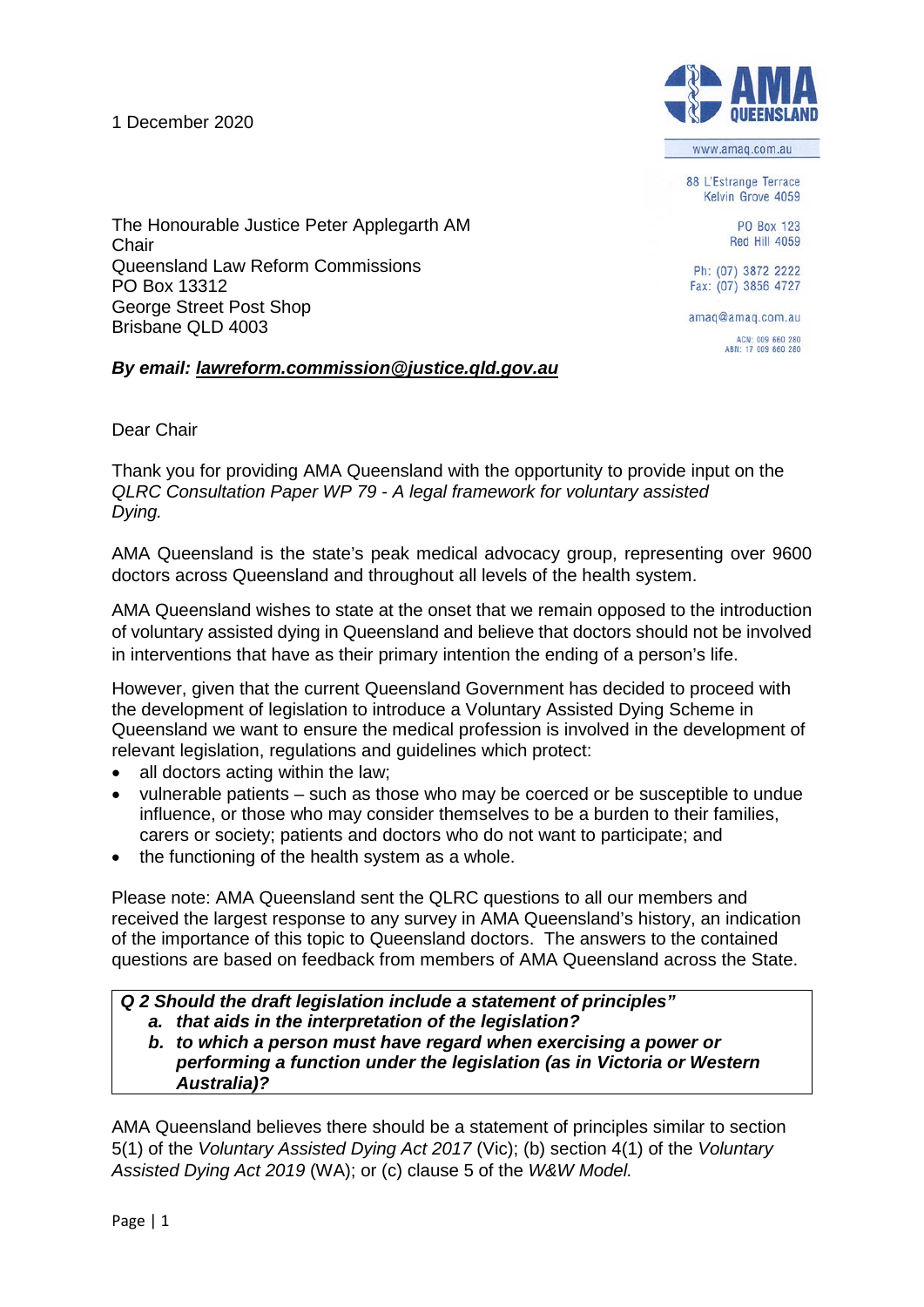**Q5**. *Should the eligibility criteria for a person to access voluntary assisted dying require that the person must be diagnosed with a disease, illness or medical condition that: (a) is incurable, advanced, progressive and will cause death (as in Victoria); or (b) is advanced, progressive and will cause death (as in Western Australia)*

AMA Queensland agrees with (a). The word "incurable" must be included otherwise the legislation could include curable conditions such as depression, anxiety about future financial independence and lifestyle, and anxiety about the possibility of cancer which seemed to be the issue in the most well-known patient to receive euthanasia the Northern Territory's voluntary assisted dying pathway.

AMA Queensland believes that the timeframe should be consistent with Western Australia and Victoria.

#### *Q6 Should the eligibility criteria for a person to access voluntary assisted dying expressly state that a person is not eligible only because they: (a) have a disability; or (b) are diagnosed with a mental illness?*

AMA Queensland believes that if a patient meets the eligibility criteria to access the proposed VAD scheme in Queensland (i.e. has a disease, illness or medical condition that is incurable, advanced, progressive and will cause death);

# *a. has a disability*

AMA Queensland believes patients who have a disability should be able to access the scheme.

# *b. are diagnosed with a mental illness?*

AMA Queensland believes the definitions section in the proposed VAD legislation should clearly state which diagnosed mental illnesses render the patient ineligible to access the scheme, as some people may have been diagnosed with a mental illness but still have capacity but other diagnosed mental illnesses (including but not limited to dementia, intellectual disability, acquired brain injury) may mean the patient has impaired capacity.

In this case, AMA Queensland does believe a patient's decision-making capacity' be defined in the same terms as the definition of 'capacity' in the *Guardianship and Administration Act 2000* and the *Powers of Attorney Act 1998*. AMA Queensland has taken this position because we are a strong believer in Advance Health Directives (AHDs), and as AHDs also fall under the *Guardianship and Administration Act 2000* we agree with this position. Question 13 part C asks whether someone who has requested access to the proposed VAD scheme in an advance health directive, whether their access to the proposed VAD scheme continue if they have lost capacity. Our members strongly believe this should be the case.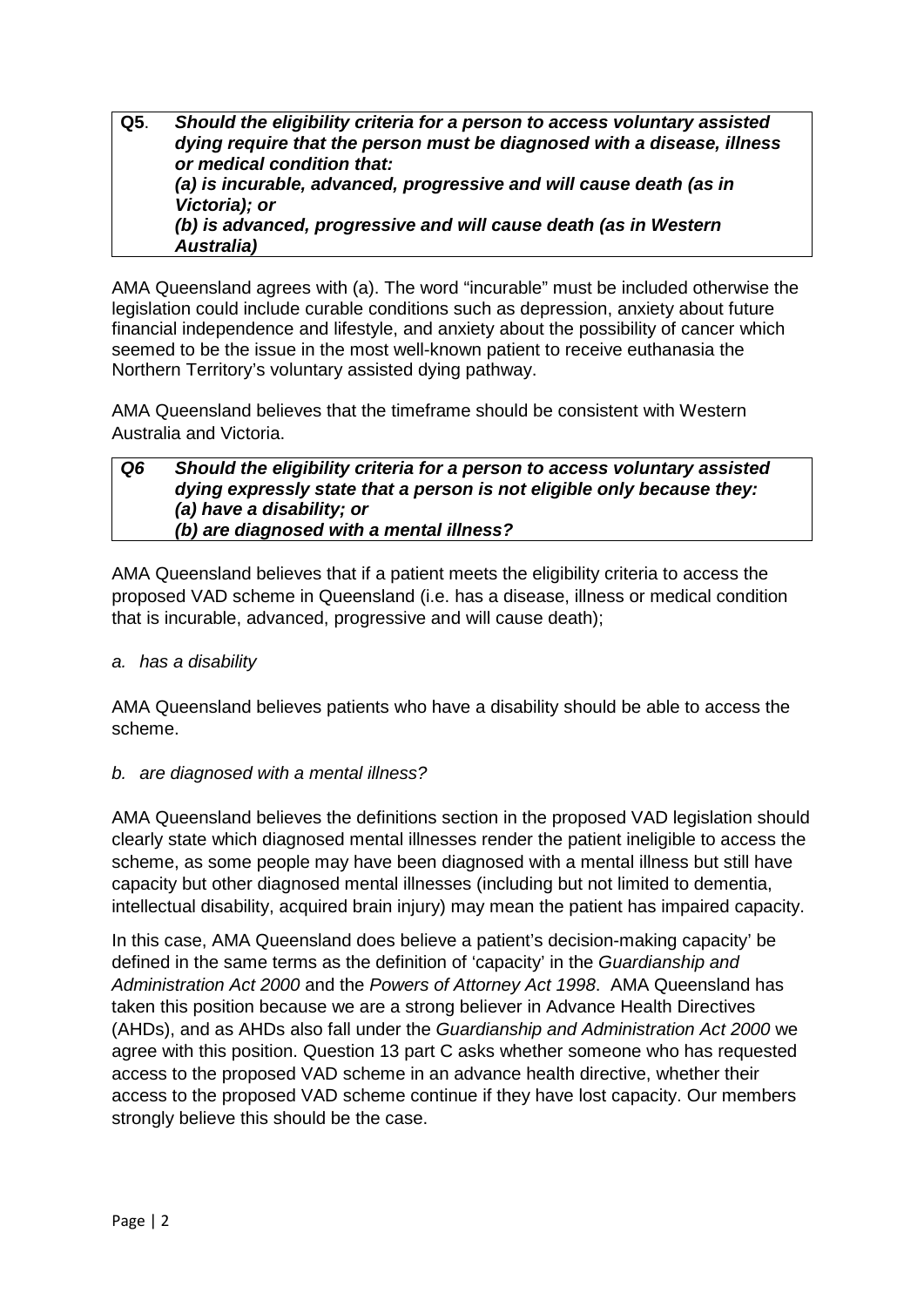#### *Q7: Should the eligibility criteria for a person to access voluntary assisted dying require that the person must be diagnosed with a disease, illness or medical condition that is expected to cause death within a specific timeframe*

AMA Queensland agrees with this (see response to Q8). AMA Queensland believes that the timeframe should be consistent with Western Australia and Victoria.

### *Q8***:** *If yes to Q-7, what should the timeframe be? Should there be a specific timeframe that applies if a person is diagnosed with a disease, illness or medical condition that is neurodegenerative? For example, should the relevant timeframe be within six months, or within 12 months in the case of a disease, illness or medical condition that is neurodegenerative (as in Victoria and Western Australia)?*

The timeframe should be within six months, or within 12 months in the case of a disease, illness or medical condition that is neurodegenerative as this allows the person to determine this themselves while maintaining their autonomy. AMA Queensland agrees with the Victorian Ministerial Advisory Panel's final report, where it was stated that "'suffering' is not limited to the physical symptoms of a person's disease, illness or medical condition, such as pain. It can also include 'non-physical aspects such as loss of function, control and enjoyment of life."

# *Q9: Should the eligibility criteria for a person to access voluntary assisted dying require that the person must be diagnosed with a disease, illness or medical condition that is causing suffering to the person that cannot be relieved in a manner that the person considers tolerable (as in Victoria and Western Australia)?*

AMA Queensland agrees with this as it is subjective and allows the person to determine this themselves and maintaining their autonomy. AMA Queensland agrees with the Victorian Ministerial Advisory Panel's final report, where it was stated that "'suffering' is not limited to the physical symptoms of a person's disease, illness or medical condition, such as pain. It can also include 'non-physical aspects such as loss of function, control and enjoyment of life."

# *Q10: Should the eligibility criteria for a person to access voluntary assisted dying require that the person must be: (a) an Australian citizen or permanent resident; and (b) ordinarily resident in Queensland?*

AMA Queensland agrees with the requirement for (a) and (b) as this will prevent residents from other jurisdictions travelling to Queensland for the purpose of accessing VAD.

AMA Queensland agrees that there should be a residency requirement for a minimum period. This will put a stop to any concerns people may have of "opening the flood gates" to VAD tourism. This requirement will also ensure that the person wanting to access VAD is an 'ordinary resident' of Queensland.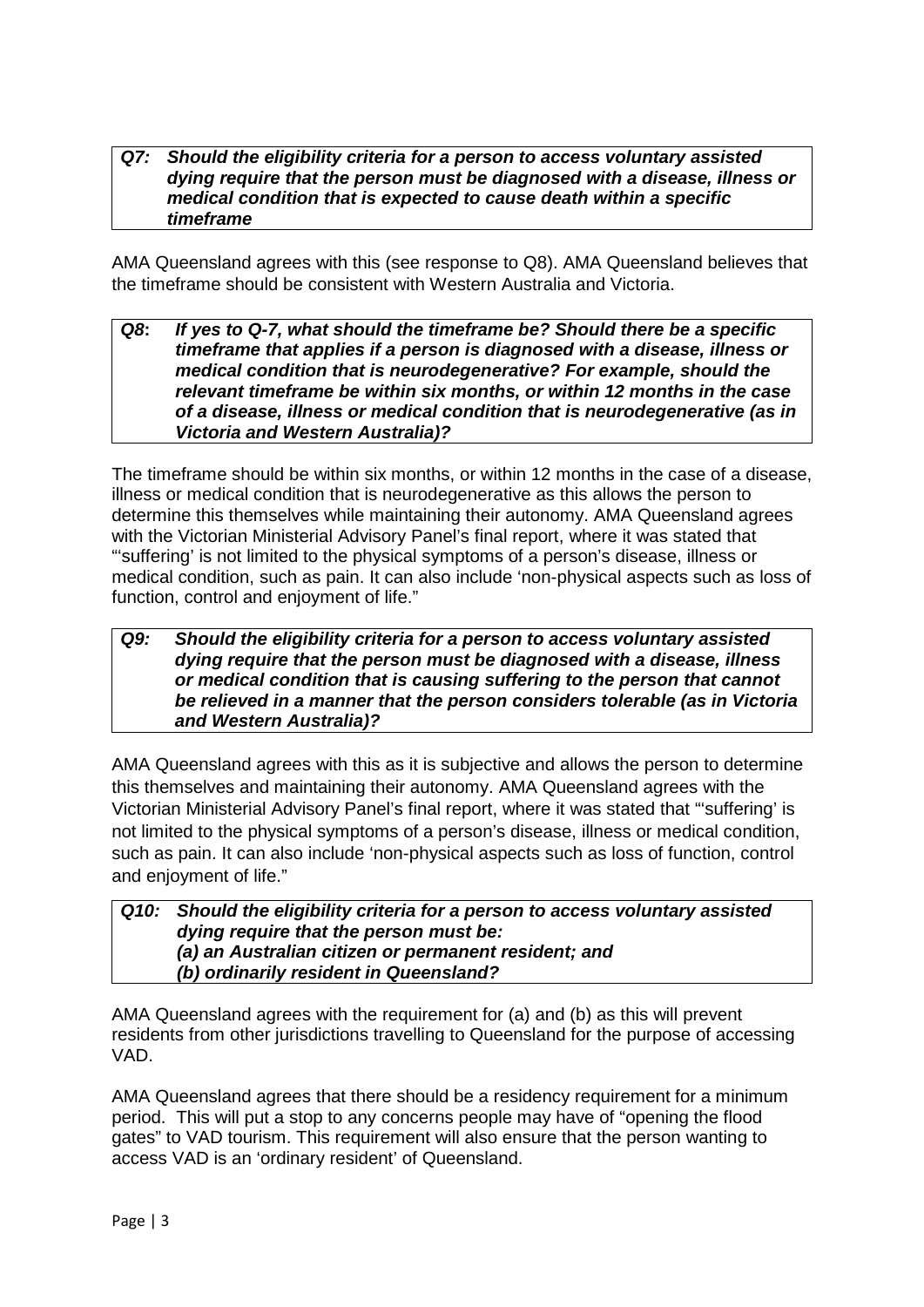### *Q11: If yes to Q-10(b), should that requirement also specify that, at the time of making the first request to access voluntary assisted dying, the person must have been ordinarily resident in Queensland for a minimum period? If so, what period should that be?*

AMA Queensland agrees that there should be a residency requirement for a minimum period. This will put a stop to any concerns people may have of "opening the flood gates" to VAD tourism. This requirement will also ensure that the person wanting to access VAD is an 'ordinary resident' of Queensland. AMA Queensland members support a 12 months' residency requirement.

#### *Q12: Should decision-making capacity' be defined in the same terms as the definition of 'capacity' in the Guardianship and Administration Act 2000 and the Powers of Attorney Act 1998, or in similar terms to the definitions of 'decision-making capacity' in the voluntary assisted dying legislation in Victoria and Western Australia? Why or why not?*

AMA Queensland agrees that 'decision-making capacity' be defined in the same terms as the definition of 'capacity' in the *Guardianship and Administration Act 2000* and the *Powers of Attorney Act 1998*.

|  | Q13: What should be the position if a person who has started the process of<br>accessing voluntary assisted dying loses, or is at risk of losing, their<br>decision-making capacity in relation to voluntary assisted dying before<br>they complete the process?<br>For example:                                                                                                           |
|--|--------------------------------------------------------------------------------------------------------------------------------------------------------------------------------------------------------------------------------------------------------------------------------------------------------------------------------------------------------------------------------------------|
|  | (a) Should a person who loses their decision-making capacity become<br>ineligible to access voluntary assisted dying?                                                                                                                                                                                                                                                                      |
|  | (b) Should there be any provisions to deal with the circumstance where a<br>person is at risk of losing their decision-making capacity, other than<br>allowing for a reduction of any waiting periods? If so, what should they                                                                                                                                                             |
|  | be?                                                                                                                                                                                                                                                                                                                                                                                        |
|  | Note: see also [6.16] ff and Q-20 and Q-21 below as to waiting periods.<br>(c) Should a person be able, at the time of their first request, to give an<br>advance directive as to specific circumstances in which their request<br>should be acted on by a practitioner administering a voluntary assisted<br>dying substance, despite the person having lost capacity in the<br>meantime? |

- a. AMA Queensland believes a person who has started the process of accessing voluntary assisted dying, and loses decision-making capacity, should be ineligible to access the scheme.
- b. AMA Queensland believes if a person wishes to access the proposed VAD scheme but is at risk of losing their decision-making capacity, their medical practitioner should recommend they complete an advanced health directive to ensure this request is completed.
- c. Our members strongly believe the request in the advance health directive should be acted upon by the practitioner administering a voluntary assisted dying substance.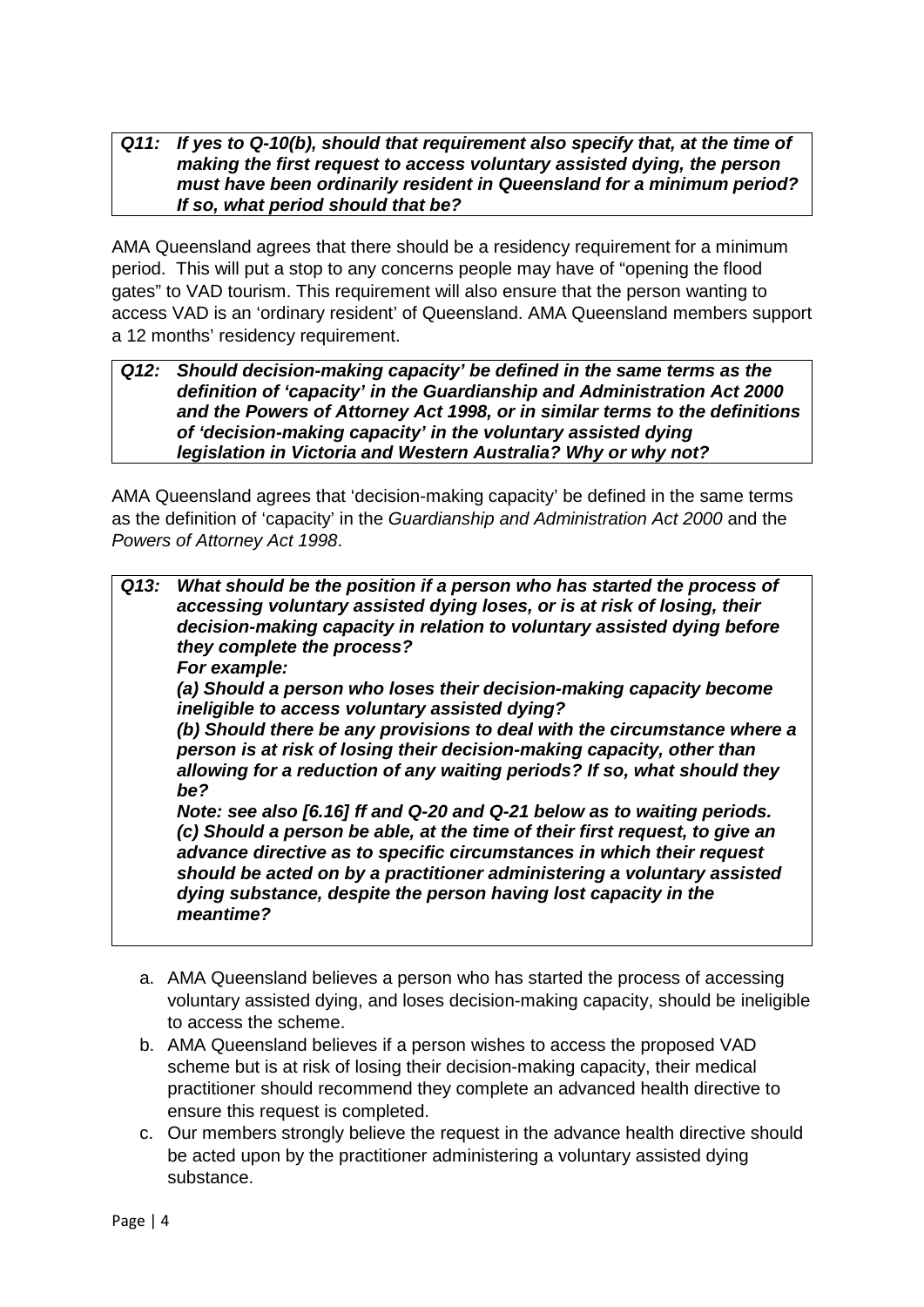### *Q14 Should the eligibility criteria for a person to access voluntary assisted dying require that the person's request for voluntary assisted dying be enduring?*

AMA Queensland agrees that the request to access VAD should be enduring (unless it is rescinded by the patient) as it is a fundamental safeguard to protect those seeking VAD. This will ensure that the person's request is well-considered and is more than a short-term reaction to their condition.

# *Q15 Should the draft legislation provide that a health practitioner is prohibited from initiating a discussion about voluntary assisted dying as an end of life option?*

AMA Queensland believes doctors should not be prohibited from initiating a discussion about voluntary assisted dying and similar to Western Australia, the practitioner should be able to inform the patient about other care options including palliative care and treatment options available to the patient at the same time.

*Q16 Should If yes to Q-15, should there be an exception to the prohibition if, at the same time, the practitioner informs the person about the treatment options available to the person and the likely outcomes of that treatment, and the palliative care and treatment options available to the person and the likely outcomes of that care and treatment (as in Western Australia)?*

# S*ee Q15.*

*Q17 Should the draft legislation provide that the person who makes a written declaration must sign the written declaration in the presence of: (a) two witnesses (as in Western Australia); or iv QLRC WP No 79 (2020) (b) two witnesses and the coordinating practitioner (as in Victoria)?*

AMA Queensland agrees with (b) as it is important that the coordinating practitioner is a witness to the declaration being signed as it is the coordinating practitioner who makes the decision as to whether the patient meets the eligibility requirements.

*Q18 Should the draft legislation that a person is not eligible to witness a written declaration if they: (a) are under 18 years (as in Victoria and Western Australia); (b) know or believe that they: (i) are a beneficiary under a will of the person making the declaration (as in Victoria and Western Australia); (ii) may otherwise benefit financially or in any other material way from the death of the person making the declaration (as in Victoria and Western Australia); (c) are an owner of, or are responsible for the day-to-day operation of, any health facility at which the person making the declaration is being treated or resides (as in Victoria);*

*(d) are directly involved in providing health services or professional care*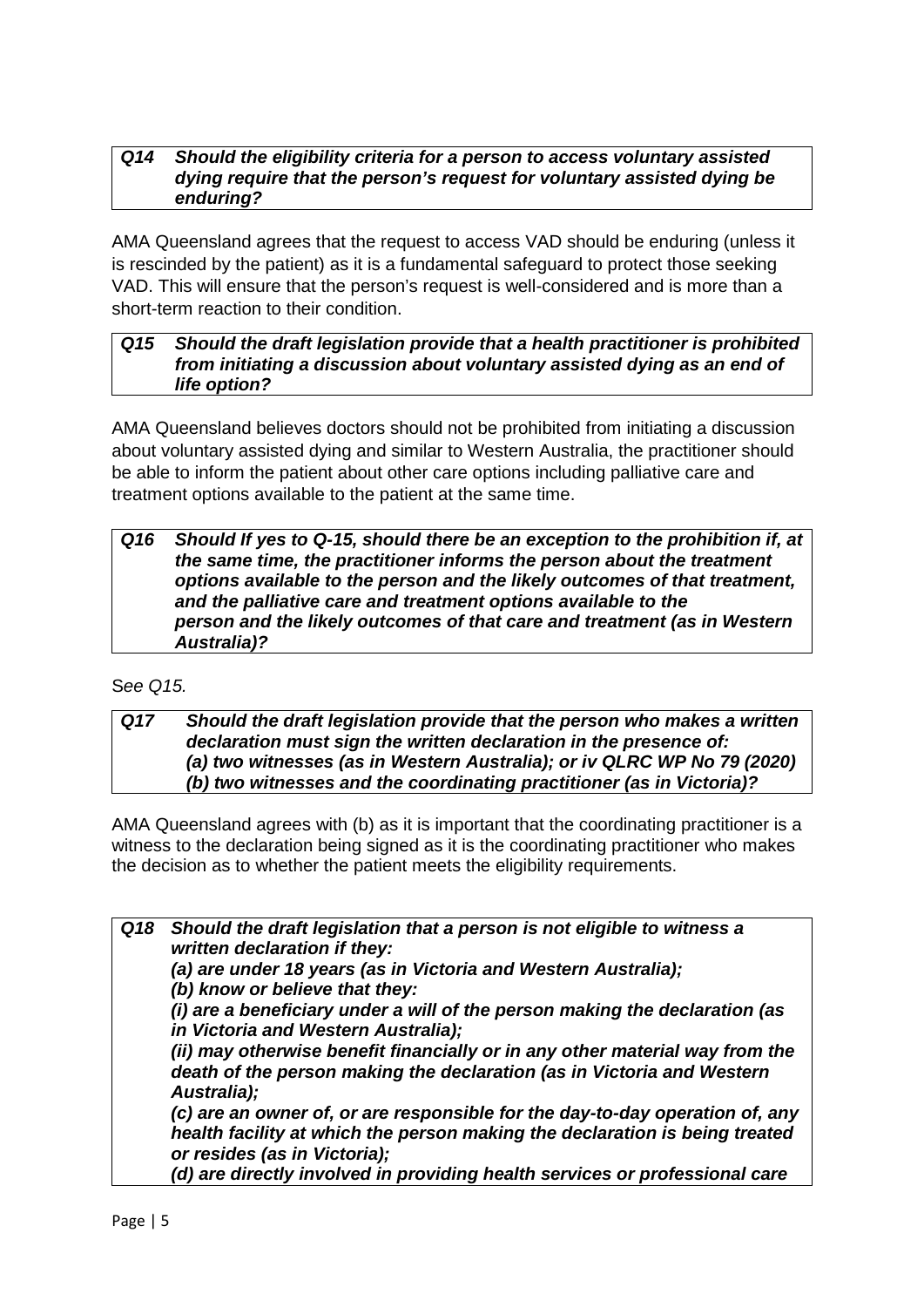*services to the person making the declaration (as in Victoria); (e) are the coordinating practitioner or consulting practitioner for the person making the declaration (as in Western Australia); (f) are a family member of the person making the declaration (as in Western Australia)?*

AMA Queensland agrees with all of the subsections in Q 18 as this will ensure that there is no coercion.

## *Q19. Alternatively to Q-18(f), should the draft legislation provide that not more than one witness may be a family member of the person making the declaration (as in Victoria)?*

AMA Queensland agrees with this can act as a safeguard against any possible coercion.

# *Q20 Should the draft legislation include provisions about the prescribed period that must elapse between a person's first request and final request for access to voluntary assisted dying, in similar terms to the legislation in Victoria and Western Australia?*

AMA Queensland agrees that there should be a prescribed period which should elapse between a person's first and final request. AMA Queensland believes nine days as per Victoria and Western Australia seems reasonable, although in some circumstances that should be shortened for people who are in significant suffering and whose life, even without assistance, would be expected to be shorter than that nine days. AMA Queensland agrees with the explanatory memorandum for the Western Australia model and the final report from the Victorian Ministerial Advisory Panel, where it was stated that nine days strikes an appropriate balance between ensuring the decision is wellconsidered and avoiding unnecessarily prolonging a person's suffering.

# *Q 21 If yes to Q-20, should the draft legislation provide that the final request can be made before the end of the prescribed period if: (a) the person is likely to die within that period; or (b) the person is likely to lose decision-making capacity for voluntary assisted dying within that period?*

AMA Queensland agrees that the final request can be made before the end of the prescribed period if (a) the person is likely to die within that period; or (b) the person is likely to lose decision-making capacity for voluntary assisted dying within that period?

#### **Q 22: Should the draft legislation provide that the coordinating practitioner and the consulting practitioner must each assess whether the person is eligible for access to voluntary assisted dying and that: (a) the consulting assessment must be independent from the coordinating assessment (as in Victoria and Western Australia); and (b) the coordinating practitioner and the consulting practitioner who conduct the assessments must be independent of each other?**

AMA Queensland agrees with this as this will ensure that both doctors come to their own conclusion and make independent decisions. However, AMA Queensland does also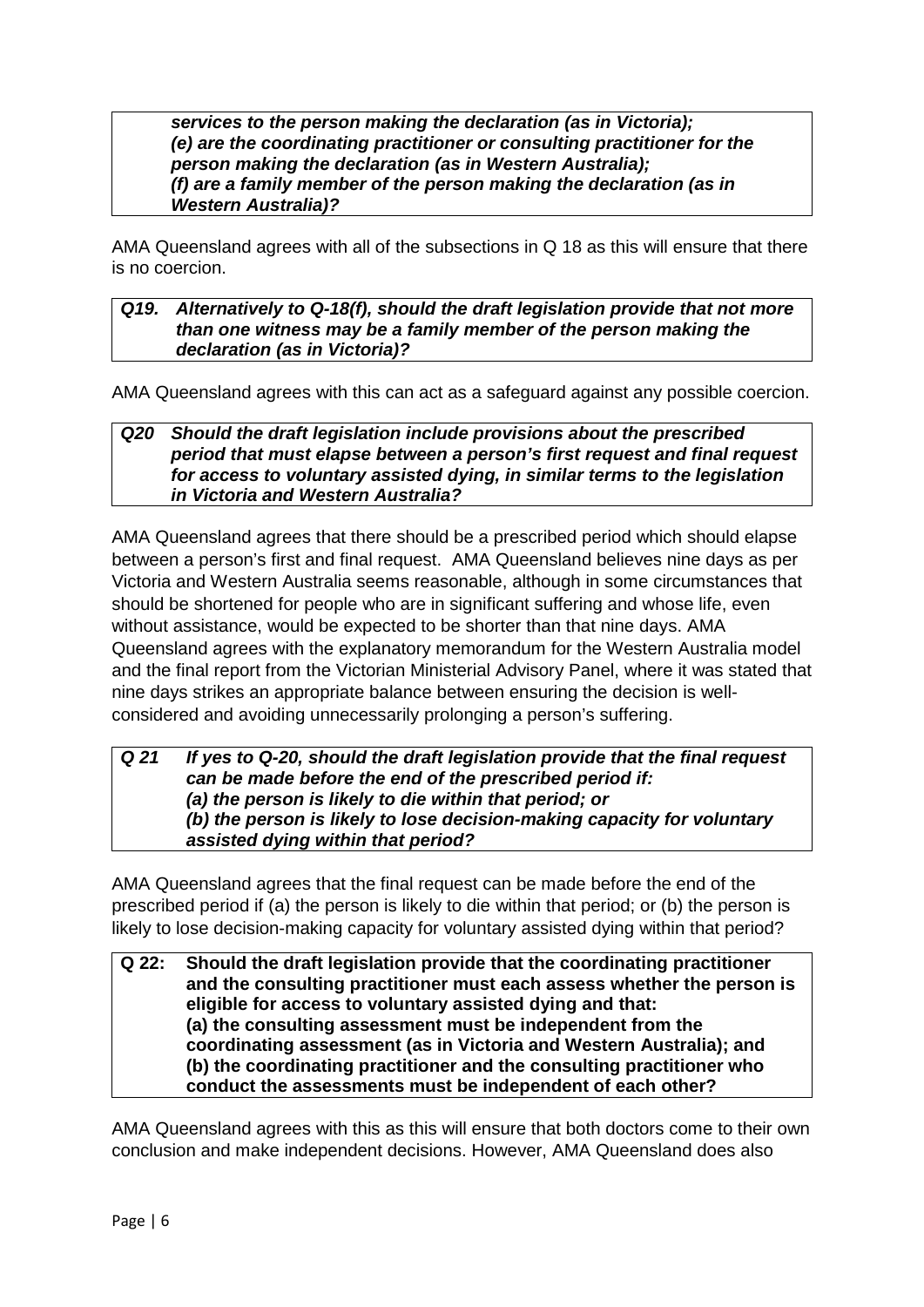question whether this is possible. AMA Queensland would also recommend that the definition for "independent" be made clear to avoid ambiguity.

*Q23: Should the draft legislation provide that, if the coordinating practitioner or consulting practitioner: (a) is not able to determine if the person has decision-making capacity in relation to voluntary assisted dying—they must refer the person to a health practitioner with appropriate skills and training to make a determination in relation to the matter (as in Victoria and Western Australia); (b) is not able to determine if the person has a disease, illness or medical condition that meets the eligibility criteria—they must refer the person to: (i) a specialist medical practitioner with appropriate skills and training in that disease, illness or medical condition (as in Victoria); or (ii) a health practitioner with appropriate skills and training (as in Western Australia)* 

AMA Queensland would recommend (b)(i). AMA Queensland wishes to stress that the Queensland legislation include specific provisions as to who qualifies as a "health practitioner with appropriate skills and training."

*Q24: Should the draft legislation provide (as in Western Australia) that the coordinating practitioner, the consulting practitioner, any health practitioner (or other person) to whom the person is referred for a determination of whether the person meets particular eligibility requirements, or the administering practitioner must not: (a) be a family member of the person; or (b) know or believe that they are a beneficiary under a will of the person or may otherwise benefit financially or in any other material way from the person's death?*

AMA Queensland agrees with all of the above to ensure that any medical practitioners who are providing VAD are acting independently and reflect good medical practice.

*Q25: Should the draft legislation provide for an eligible applicant to apply to the Queensland Civil and Administrative Tribunal for review of a decision of a coordinating practitioner or a consulting practitioner that the person who is the subject of the decision: (a) is or is not ordinarily a resident in the State (as in Victoria); (b) at the time of making the first request, was or was not ordinarily a resident in the State for a specified minimum period (as in Victoria and Western Australia); (c) has or does not have decision making capacity in relation to voluntary assisted dying (as in Victoria and Western Australia); (d) is or is not acting voluntarily and without coercion (as in Western Australia)?*

AMA Queensland believes that review should be conducted by QCAT as to remain consistent with the *Guardianship and Administration Act 2000* and the *Powers of Attorney Act 1998*.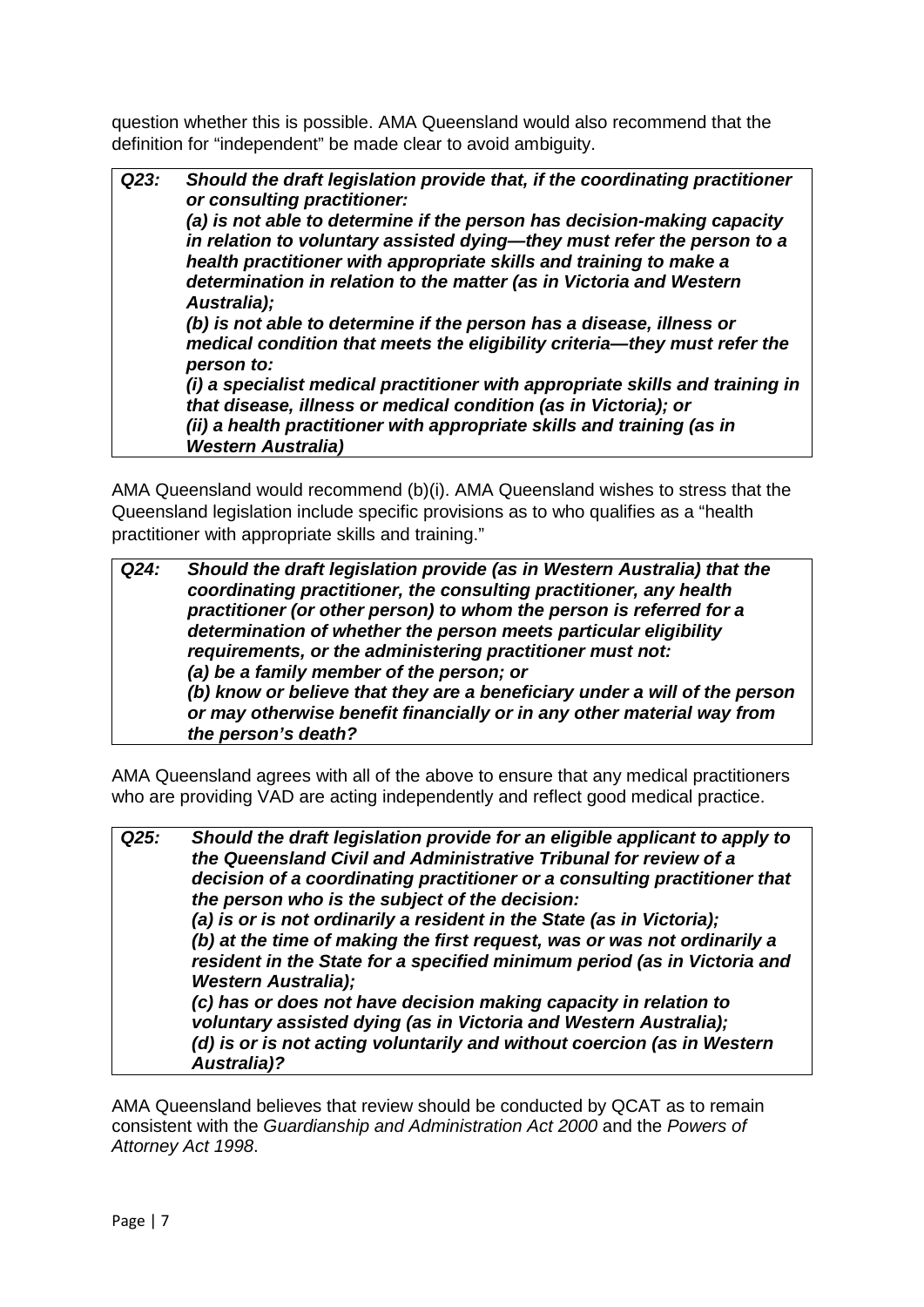*Q27 At what points during the request and assessment process should the coordinating practitioner or consulting practitioner be required to report to an independent oversight body? For example, should it be required to report to an independent oversight body: (a) after each eligibility assessment is completed (as in Victoria and Western Australia); (b) after the person has made a written declaration (as in Western Australia); (c) after the person has made their final request (as in Victoria and Western Australia); (d) at some other time (and, if so, when)?*

AMA Queensland agrees with the W&W Model (section 6.55): the W&W model requires the coordinating practitioner to report the outcome of eligibility assessments to the Board in the approved form within 14 days of the assessment being made. The coordinating practitioner must also report to the Board in the approved form within 14 days of providing access to voluntary assisted dying. This final report is to be provided together with relevant documentation, including the written declaration, the eligibility assessment reports, and a record of the first and final request.

### *Q28: Is it necessary or desirable for the draft legislation to require that the coordinating practitioner apply for a voluntary assisted dying permit before the voluntary assisted dying substance is can be prescribed and administered?*

AMA Queensland does not consider a permit necessary for the prescribing and administration of the VAD substance. AMA Queensland recognises that the doctor receives adequate training to ensure that they are qualified to prescribe and administer the substance.

*Q29 Should the draft legislation provide that practitioner administration is only permitted if the person is physically incapable of self-administering or digesting the voluntary assisted dying substance (as in Victoria)?*

See answer to Q30.

| Alternatively to Q-29, should the draft legislation provide (as in Western<br><b>Australia) that:</b>                                                                                                 |
|-------------------------------------------------------------------------------------------------------------------------------------------------------------------------------------------------------|
| (a) the person can decide, in consultation with and on the advice of the<br>coordinating practitioner, whether the voluntary assisted dying                                                           |
| substance will be self-administered or practitioner administered; and                                                                                                                                 |
| (b) practitioner administration is only permitted if the coordinating<br>practitioner advises the person that self-administration is inappropriate,<br>having regard to one or more of the following: |
| (i) the ability of the person to self-administer the substance;                                                                                                                                       |
| (ii) the person's concerns about self-administering the substance; or                                                                                                                                 |
| (iii) the method for administering the substance that is suitable for the<br>person?                                                                                                                  |
|                                                                                                                                                                                                       |

AMA Queensland believes the decision whether to self-administer the voluntary assisted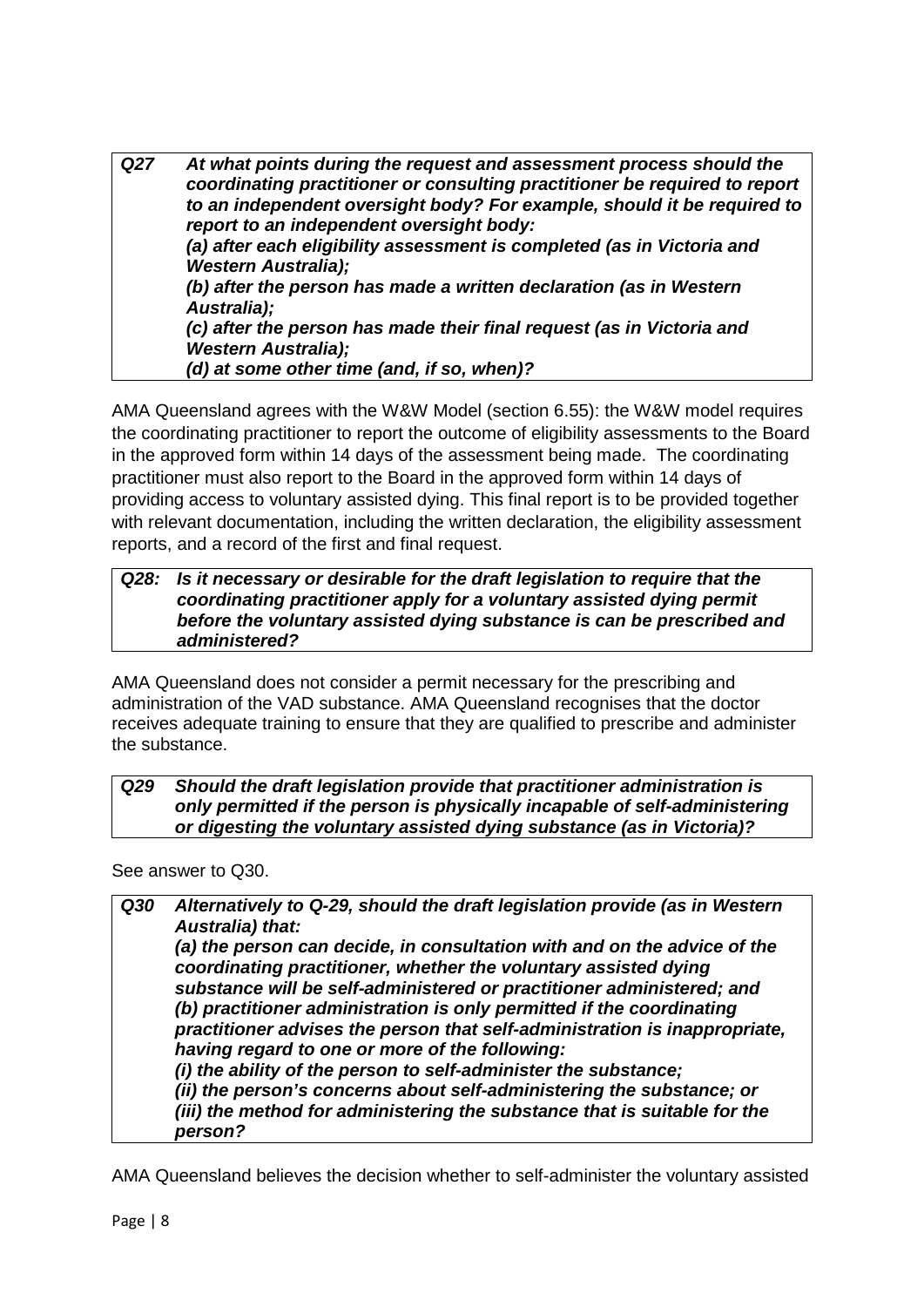dying substance or whether the voluntary assisted dying substance should be practitioner administered should be for the patient to decide based on the advice provided by the coordinating practitioner. Self-administering the voluntary assisted substance should not be the default option.

#### *Q31 Should the draft legislation provide that the coordinating practitioner or another health practitioner must be present when the person selfadministers the voluntary assisted dying substance?*

On this particular issue, there is divided opinion in our members. AMA Queensland believes that the patient should have the autonomy to choose who they have as witnesses of their death, including the coordinating practitioner or other practitioner (provided that they agree to being present).

# *Q32 Should the draft legislation provide that a witness, who is independent of the administering practitioner, must be present when the practitioner administers the voluntary assisted dying substance?*

AMA Queensland believes the proposed VAD legislation should not provide that a witness, who is independent of the administering doctor, must be present when the coordinating doctor or another doctor administers the voluntary assisted dying substance.

## *Q33: Should the draft legislation provide that an interpreter who assists a person in requesting or accessing voluntary assisted dying must be accredited and impartial, in similar terms to the legislation in Victoria and Western Australia?*

AMA Queensland agrees with the Victorian and Western Australian models while recognising that an interpreter who is well qualified as an interpreter and understands the importance of the information that they are giving needs to be accurate, may be all that could be available for a particular ethnic group.

# *Q35: Should the draft legislation provide that only a medical practitioner can act as a coordinating practitioner or a consulting practitioner and assess the person's eligibility for access to voluntary assisted dying?*

AMA Queensland agrees with this and reaffirms that the medical practitioner must undertake adequate VAD training.

# *Q36 Should the draft legislation set out minimum qualification and experience requirements that a medical practitioner must meet in order to act as a coordinating practitioner or a consulting practitioner?*

AMA Queensland believes, similar to the existing VAD schemes (VIC and WA), that the coordinating and consulting doctor must have practiced as a registered doctor for at least 5 years after completing a fellowship and must have relevant experience in treating or managing the medical condition of the patient.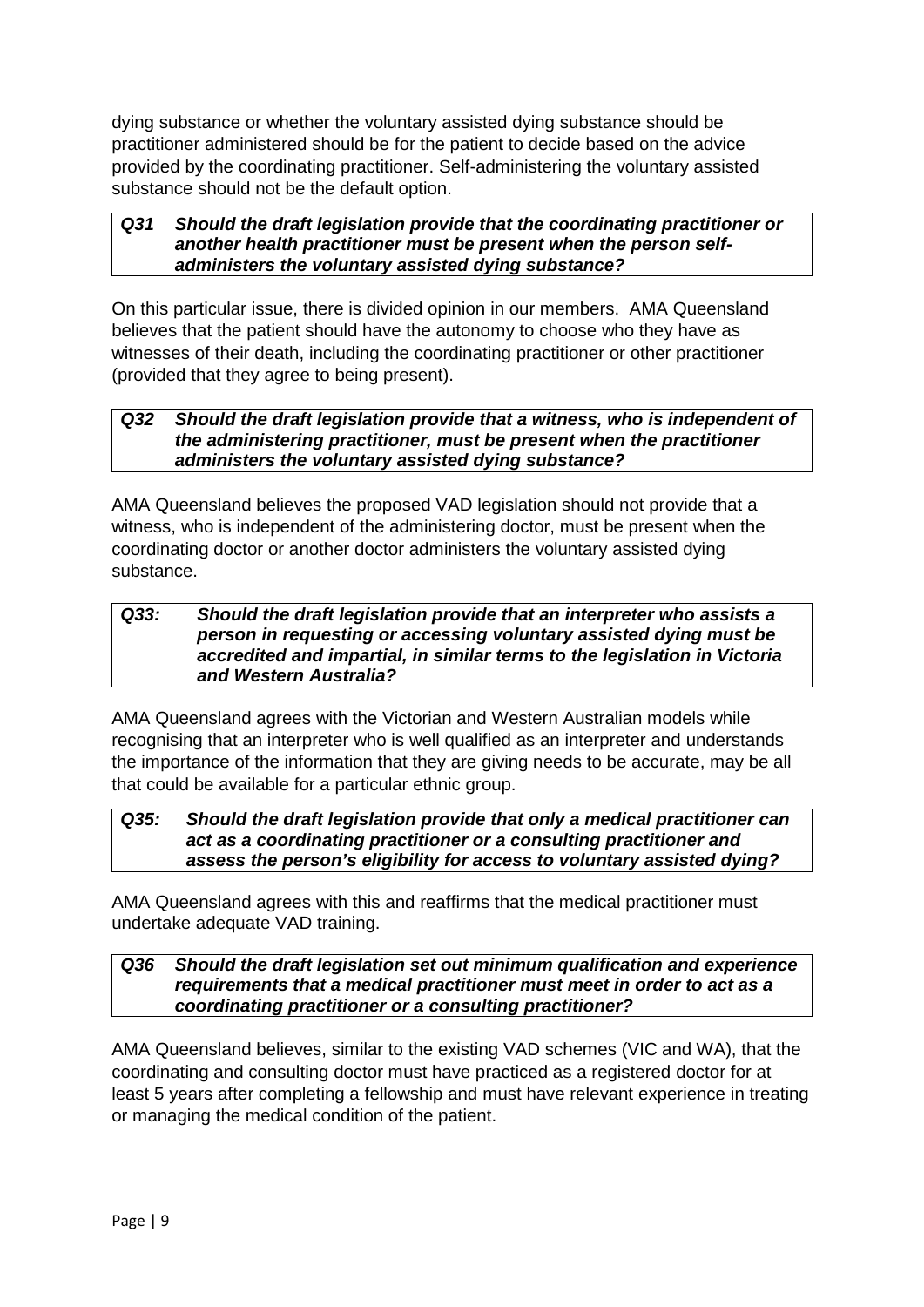*Q37: If yes to Q-36, what should the minimum qualification and experience requirements be? For example, should it be a requirement that either the coordinating practitioner or the consulting practitioner must: (a) have practised as a medical specialist for at least five years (as in Victoria); and (b) have relevant expertise and experience in the disease, illness or medical condition expected to cause the death of the person being assessed (as in Victoria)*

AMA Queensland agrees with both (a) and (b) being a requirement.

However, AMA Queensland believes that the requirements may be exempt for rural GPs and Rural Generalists who provide the bulk of medical care in rural and remote Queensland and are highly and broadly qualified. AMA Queensland considers this exemption may be necessary as delays were reported in rural and remote Victoria due to shortages of specialist doctors willing to participate in this scheme rural Victoria.

# *Q38 Should the draft legislation provide that the voluntary assisted dying substance can be administered by: (a) the coordinating practitioner (as in Victoria and Western Australia); (b) a medical practitioner who is eligible to act as a coordinating practitioner for the person (as in Western Australia); or (c) a suitably qualified nurse practitioner (as in Western Australia)?*

AMA Queensland believes the proposed VAD legislation in Queensland should provide that the voluntary assisted dying substance can be administered by a coordinating practitioner but suitably qualified nurse practitioners should not be eligible to either assess a patient's eligibility nor be provided authority to supply and administer the voluntary assisted dying substance.

# *Q39: Should the draft legislation require health practitioners to complete approved training before they can assess a person's eligibility for access to voluntary assisted dying?*

AMA Queensland agrees with this. AMA Queensland believe that training requirements should be in line with Western Australia and Victoria.

*Q40 Should the draft legislation provide that a registered health practitioner who has a conscientious objection to voluntary assisted dying has the right to refuse to do any of the following: (a) provide information about voluntary assisted dying; (b) participate in the request and assessment process; (c) if applicable, apply for a voluntary assisted dying permit; (d) prescribe, supply, dispense or administer a voluntary assisted dying substance; (e) be present at the time of the administration of a voluntary assisted dying substance; or (f) some other thing (and, if so, what)?*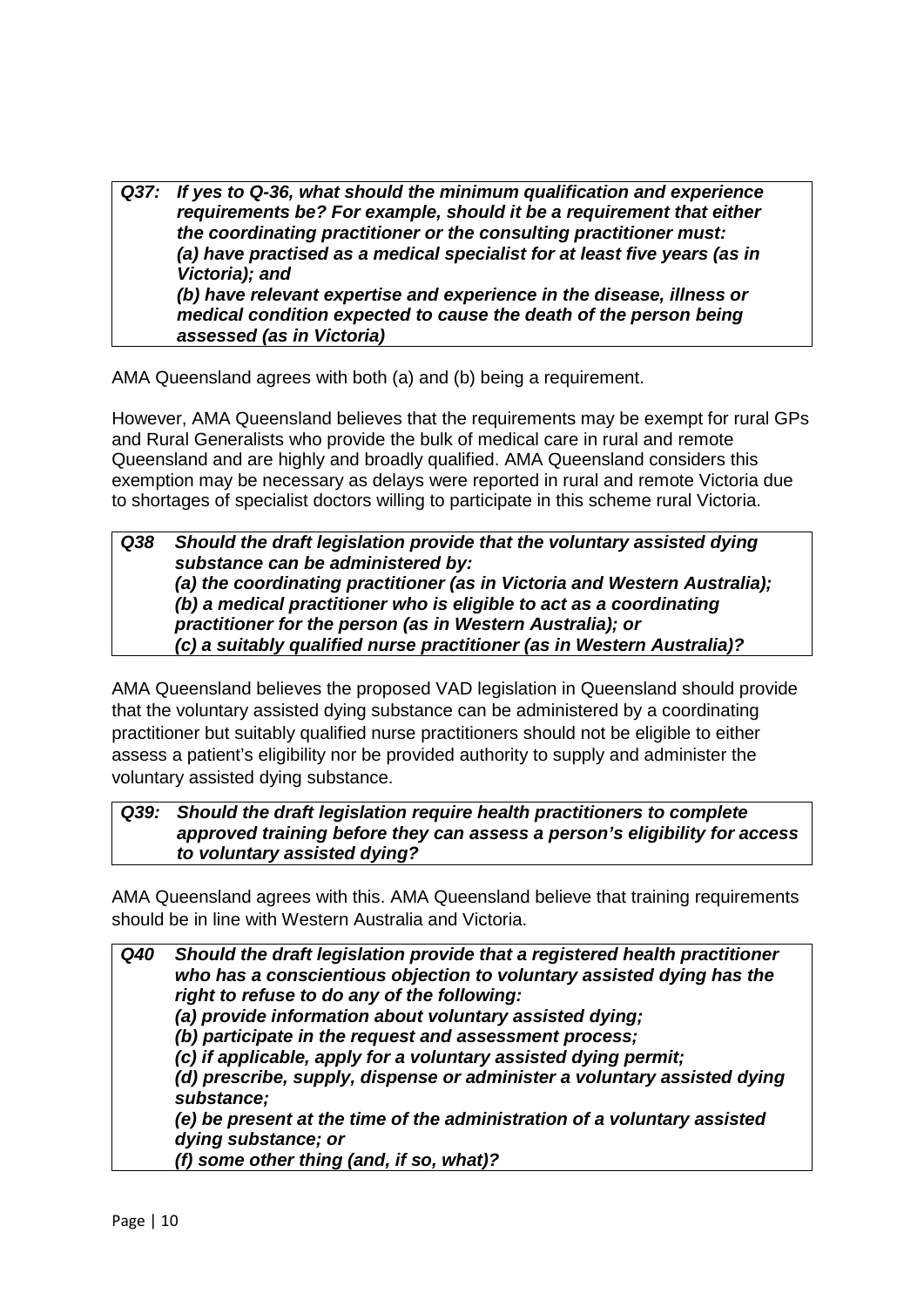AMA Queensland believes the proposed VAD legislation in Queensland should provide that a registered doctor who has a conscientious objection to voluntary assisted dying has the right to refuse to do any of the following:

- (a) refuse to provide information about voluntary assisted dying;
- (b) participate in the request and assessment process;
- (c) if applicable, apply for a voluntary assisted dying permit;
- (d) prescribe, supply, dispense or administer a voluntary assisted dying substance; and
- (e) be present at the time of the administering of a voluntary assisted dying substance.

AMA Queensland agrees with this statement with reference being made to the AMAs 2019 Conscientious Objection Position Statement. [https://ama.com.au/position](https://ama.com.au/position-statement/conscientious-objection-2019)[statement/conscientious-objection-2019](https://ama.com.au/position-statement/conscientious-objection-2019)

# *Q41 Should a registered medical practitioner who has a conscientious objection to voluntary assisted dying be required to refer a person elsewhere or to transfer their care?*

In accordance with the AMA Federal position on conscientious objection, AMA Queensland believes that a doctor with a conscientious objection should inform the patient that they have the right to see another doctor and ensure the patient has sufficient information to enable them to exercise that right, and to take whatever steps are necessary to ensure the patient's access to care is not impeded.[1](#page-10-0) AMA Queensland members support that practitioners who are conscientious objectors should refer a person elsewhere or to transfer their care.

*Q42 Should the draft legislation make provision for an entity (other than a natural person) to refuse access to voluntary assisted dying within its facility? If so, should the entity be required to: (a) refer the person to another entity or a medical practitioner who may be expected to provide information and advice about voluntary assisted dying; and (b) facilitate any subsequent transfer of care?*

AMA Queensland wishes to reinforce AMAs position.[2](#page-10-1) The position statement specifically states that some health care facilities may refuse to provide particular services due to an 'institutional conscientious objection'. In that situation, the institution should inform the public of this so that patients can seek care elsewhere.

# *Q43 Should the draft legislation provide for an independent oversight body with responsibility for monitoring compliance with the legislation?*

AMA Queensland agrees that there should be an oversight body to act as an extra safeguard against coercion, similar to that established in Victoria with a mix of legal, medical practitioners, academics and consumer representatives.

<span id="page-10-0"></span> <sup>1</sup> <https://ama.com.au/position-statement/conscientious-objection-2019>

<span id="page-10-1"></span> $2$  Ibid.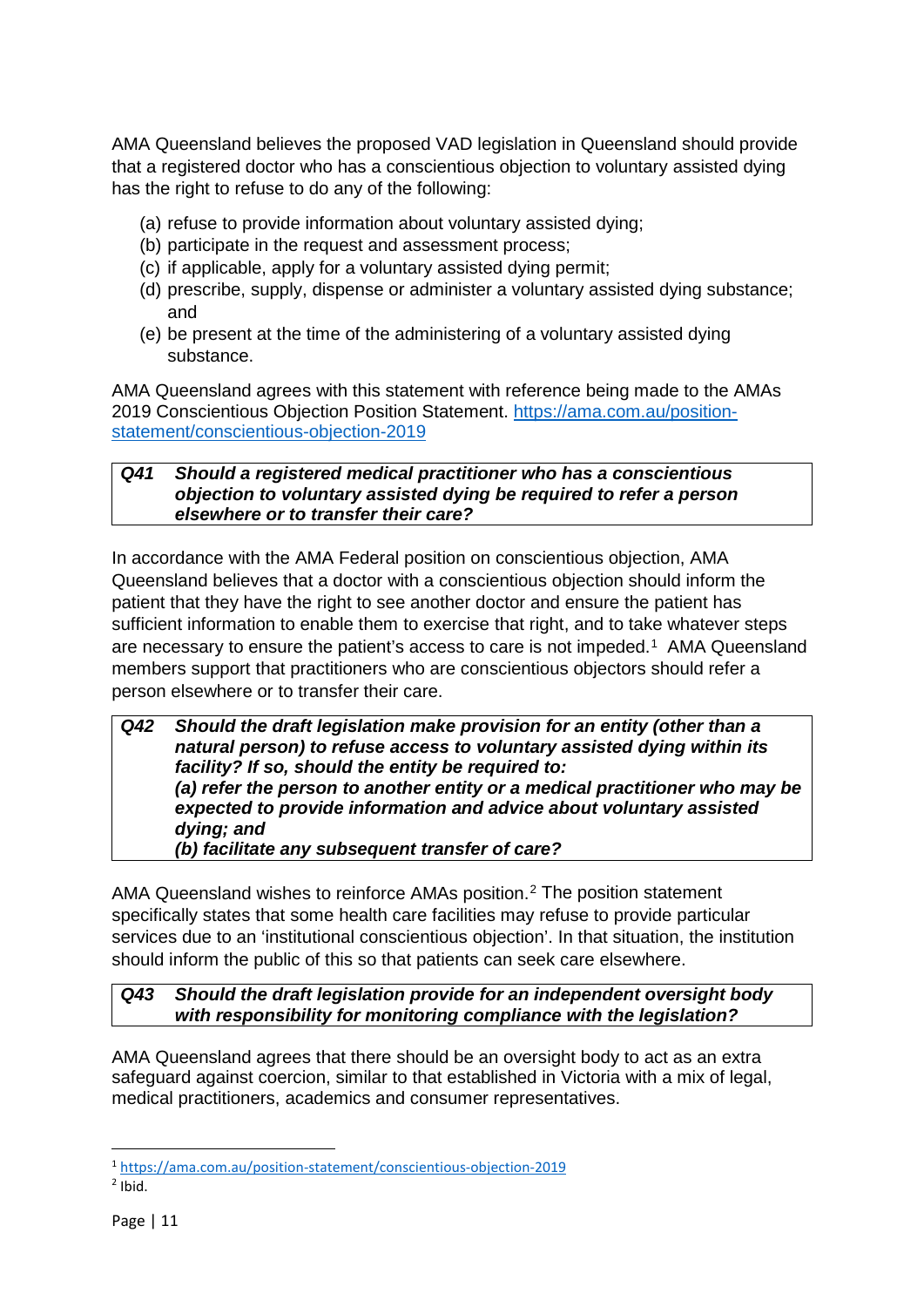*Q44 If yes to Q-43, should the oversight body have some or all of the functions and powers conferred on: (a) the Voluntary Assisted Dying Review Board under the Voluntary Assisted Dying Act 2017 (Vic); or (b) the Voluntary Assisted Dying Board under the Voluntary Assisted Dying Act 2019 (WA)?*

AMA Queensland agrees with (a) as AMA Queensland believes that the oversight body should have additional functions such as community engagement and promoting compliance and continuous improvement of the VAD system.

- *Q 45 Should notifications to the Health Ombudsman of concerns about health practitioners' professional conduct relating to voluntary assisted dying: a. be dealt with by specific provisions in the draft legislation, as in Victoria, which provide for mandatory and voluntary notification in particular circumstances; or*
	- *b. as in Western Australia, be governed by existing law under the Health Practitioner Regulation National Law (Queensland) which states when mandatory notification is required and voluntary notification is permitted?*

AMA Queensland agrees with (a) as Queensland generally directs all complaints to the Office of the Health Ombudsman (OHO) who first review the complaint and then refer the complaint onto AHPRA, depending on the severity.

# *Q 46 Should the draft legislation include specific criminal offences related to non-compliance with the legislation, similar to those in the Voluntary Assisted Dying Act 2017 (Vic) or the Voluntary Assisted Dying Act 2019 (WA)?*

AMA Queensland agrees with this. AMA Queensland recommends that a specific list of offences is needed in the definitions section of the legislation to avoid ambiguity.

# *Q 47 Should the draft legislation include protections for health practitioners and others who act in good faith and without negligence in accordance with the legislation, in similar terms to those in the Voluntary Assisted Dying Act 2017 (Vic)?*

AMA Queensland agrees that there should be protections in place for health practitioners and others acting in good faith and without negligence. It is important for this Legislation to establish very clear parameters as to the scope the doctor can act within.

# *Q 48 Should there be a statutory requirement for review of the operation and effectiveness of the legislation?*

AMA Queensland agrees that there should be a statutory requirement for review of the operation and effectiveness of the legislation. AMA Queensland believes that the legislation should be reviewed within 3 years of commencement to ensure that the legislation is operating effectively.